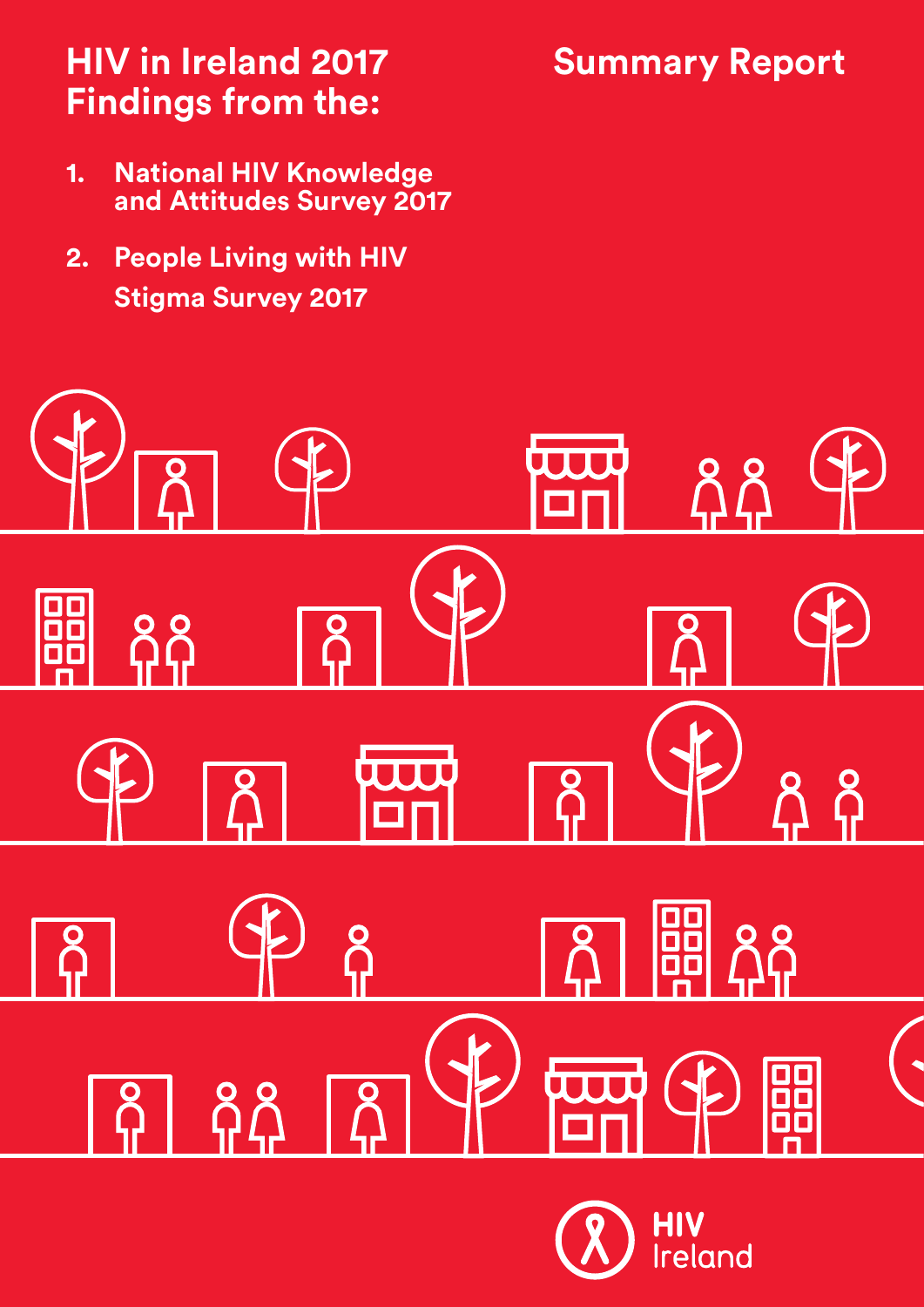### **Contents**

| <b>Preface</b>                          |              |
|-----------------------------------------|--------------|
| <b>HIV Ireland and our work</b>         | $\mathbf 2$  |
| <b>Acknowledgements</b>                 | $\mathbf{2}$ |
| <b>Introduction</b>                     | 3            |
| <b>Methodology</b>                      | 4            |
| <b>Key themes</b>                       | 4            |
| <b>Young people know less</b>           | 6            |
| <b>Stigma in Ireland</b>                | 7            |
| <b>Stigma within the Health Service</b> | 10           |
| <b>Challenges and Opportunities</b>     | 11           |
| <b>Conclusion</b>                       | 12           |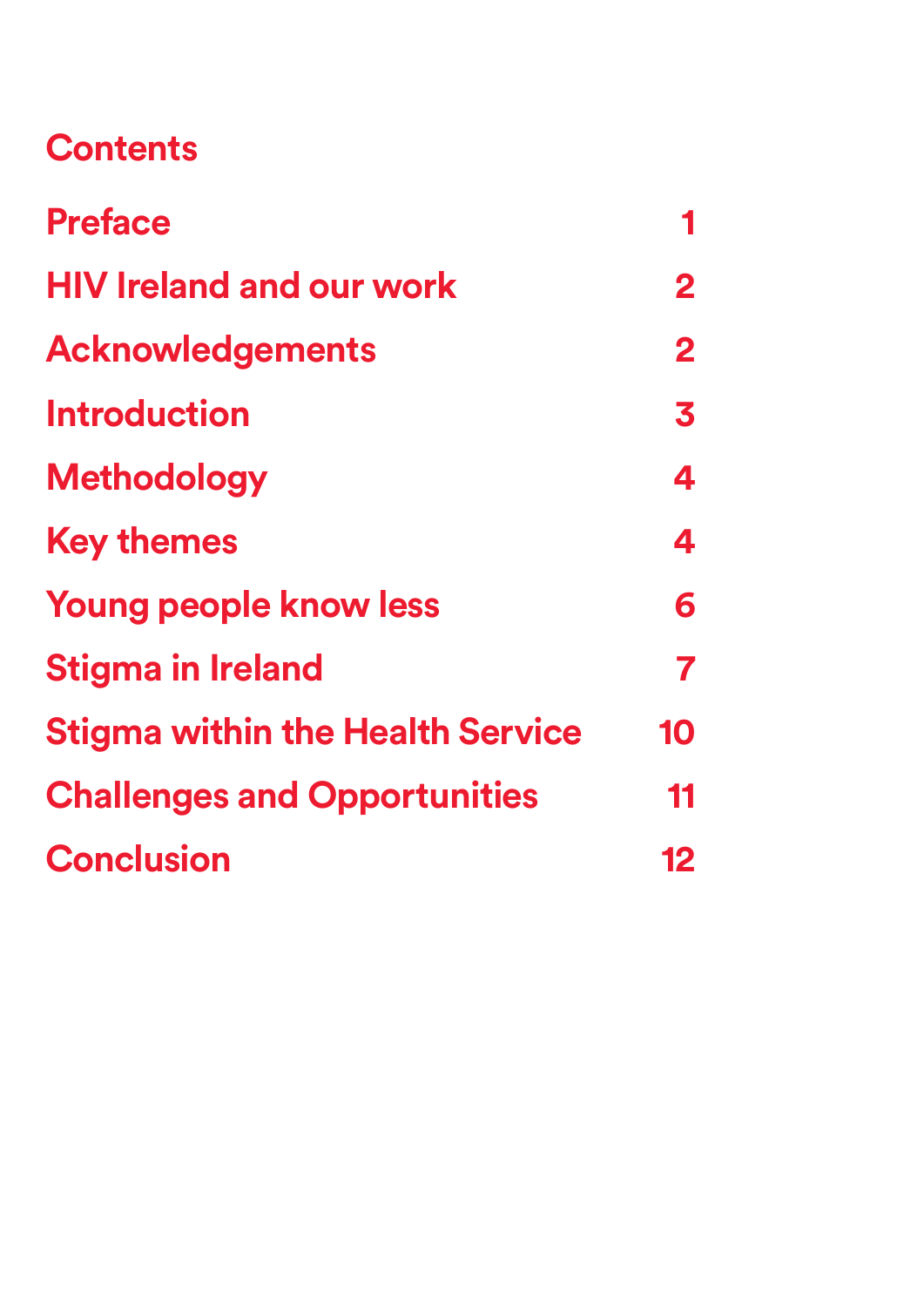#### **Preface**

This research contains data from two surveys; the first is the National HIV Attitudes and Knowledge Survey and the second is the People Living with HIV Stigma Survey. These two surveys present us with valuable insights into the views and attitudes of the whole population as well as the lives of people living with HIV in Ireland in 2017. The story this data tells captures how people living with HIV are viewed within Irish society, and how HIV impacts on their everyday lives and experiences. This is not an insignificant issue - over 7,500 people have been newly diagnosed with HIV in Ireland since the 1990's. HIV Ireland estimate that approximately 4,000 people are knowingly living with HIV in Ireland today.

One of the key findings in this report is the continued existence of HIV related stigma within society, and the fact that this impacts in very real ways on the lives of people living with HIV. The stigma surrounding HIV is complex. Who stigmatises, how they stigmatise, and why they stigmatise are important questions. All of us working within the area of HIV and AIDS seek to challenge HIV related stigma. We believe that stigma can be removed from the equation when people better understand this chronic illness, and accept that HIV is fundamentally a health issue rather than a question of morality, culture, or lifestyle.

We know from this survey that the general population's knowledge of HIV transmission varies considerably depending upon the mode of transmission being discussed, and the age group people belong to. We know that younger people within the general population survey had higher levels of misinformation regarding HIV transmission than older people (e.g. 20% compared to 10% reporting that HIV can be passed by sharing a public toilet seat). However, they would also be more accepting if a friend or colleague were living with HIV than some people from the older generation would be.

We know stigma still exists within Irish society. We know it impacts on the feelings and experiences of people living with HIV in Ireland. This is particularly true in areas such as disclosure, shame and rejection, being outed by others, offensive language, being stigmatised by immediate family, health professionals or friends, because of a person's sexual orientation, being a member of a minority group, being a migrant worker or being an injecting drug user. For many people, they must contend with several layers of stigma on a daily basis. This impacts, and takes its toll. For some it becomes too much, and the prospect of suicide is considered.

In many ways HIV is a hidden illness that will remain so for many people, until the stigma that surrounds it is challenged and removed. The findings from this survey offer insight and hope while at the same time challenging us to listen to experiences that are sometimes difficult to hear. Fundamental to this is accepting people living with HIV as equal human beings who have the same rights as all members of society and are not simply defined by their illness. Stigma creates many barriers to attaining those rights, and dehumanises people living with HIV. The responsibility lies with all of us to break it down.

#### **Niall Mulligan**

Executive Director HIV Ireland

September 2017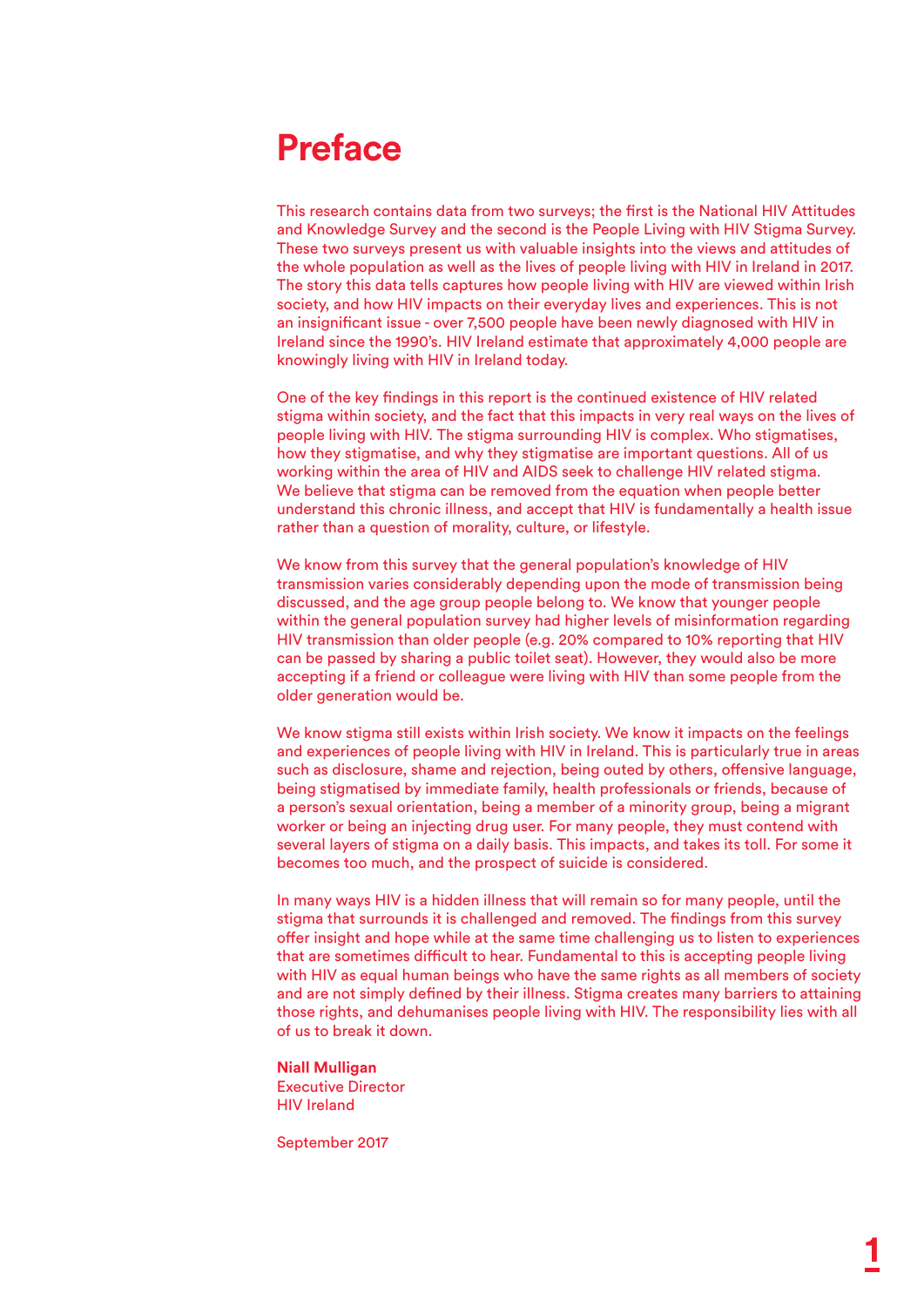#### **HIV Ireland and our Work**

HIV Ireland (HIVI) is a registered charity operating at local, national and European levels. The principal aim of the organisation is to contribute towards a significant reduction in the incidence and prevalence of HIV in Ireland and towards the realisation of an AIDS-free generation. We are working towards an Ireland with a significantly reduced incidence of HIV, reduced new HIV infections and HIV-related stigma and discrimination. Our approach broadly reflects a harm minimisation model which emphasises practical rather than idealised goals. For more information, visit www.hivireland.ie.

. . . n n n



### **Acknowledgements**

HIV Ireland would like to thank everyone who supported this National HIV survey. In particular, we would like to thank all those who took the time to complete the survey, our many partner organisations and individuals across Ireland who worked alongside us in promoting and facilitating the survey, members of the steering group (Dr Patrick Murphy, Mr. Lysander Preston, Mr. Alan Mackin, Ms. Susan Donlon, and Dr Erin Nugent), Quality Matters and Empathy Research, as well as Claire Connaughton. Thanks to Dr Patrick Mallon, Mater UCD, and Positive Now for facilitating two focus groups to support the design aspect of the questionnaires. We are indebted to both Janssen Ireland and Dublin Frontrunners Athletics Club for providing us with the funding for this project.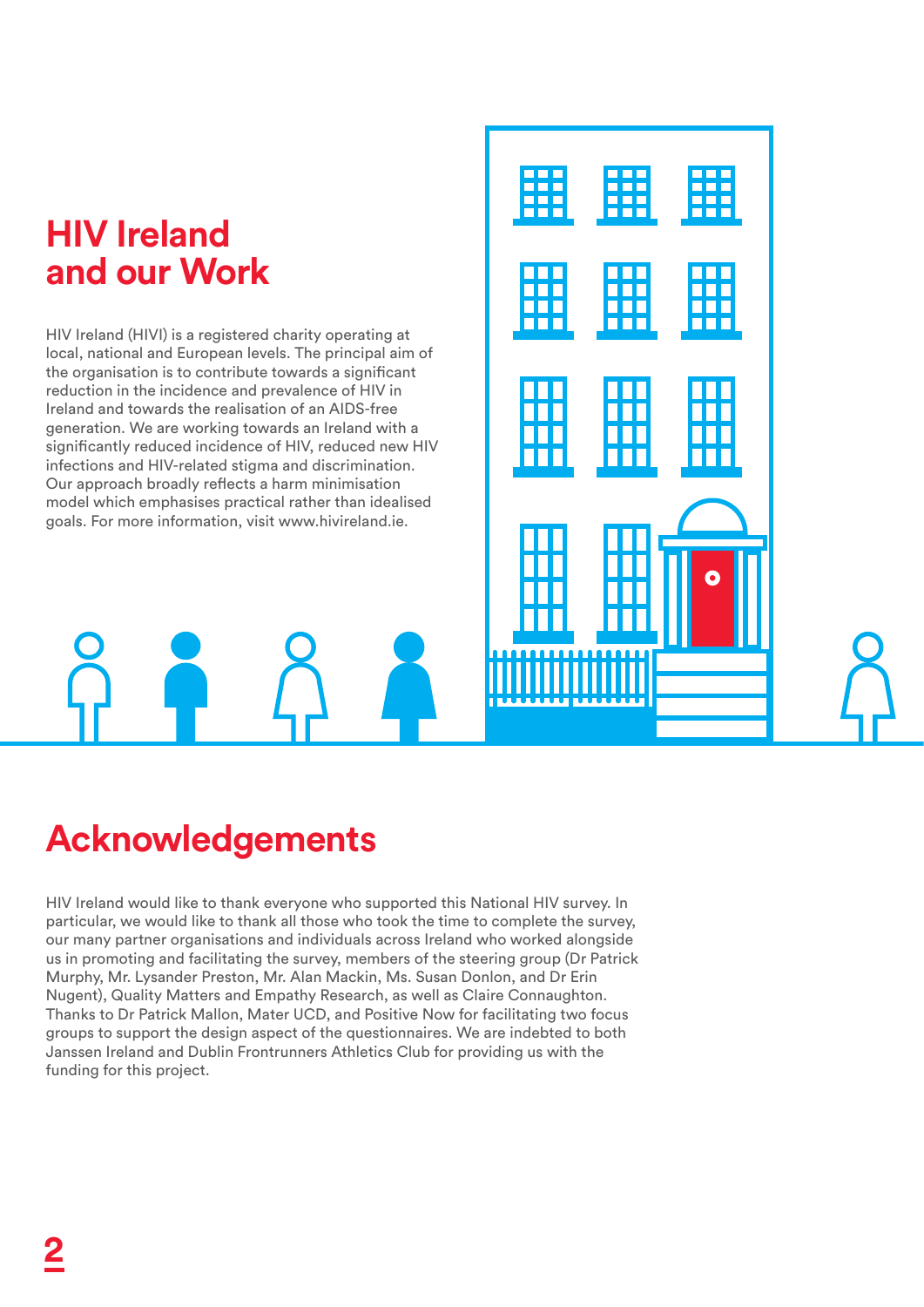### **Introduction**

Medical advances now mean that people living with HIV can have long and healthy lives if the illness is diagnosed and managed. Nonetheless, getting an HIV diagnosis can be a devastating experience. HIV remains heavily stigmatised and this stigma causes many people to fear a diagnosis of HIV, or feel shame if they have been diagnosed with it.

HIV related stigma can be something that people experience - negative judgements, cruelty, denial of care, and support. It can also be something that people witness – negative attitudes in wider society towards the illness or those living with it. People can also stigmatise themselves; thinking of themselves negatively, as less worthy. People living with HIV commonly experience stigma and shame, and are likely to feel unworthy and unvalued. They are more likely to have negative self-perceptions, lower self-compassion and self-esteem than the general population. HIV is a physical illness; however the nature of HIV related stigma means that it can cause mental health difficulties such as depression and anxiety. HIV stigma not only impacts on people's mental health, but it can also affect their physical health too: people who experience stigma are less likely to comply with their HIV treatment.

HIV stigma also affects the wider community. The negative attitudes to HIV and those who live with it creates such fear around it that people may avoid getting tested – this means that people may be living with HIV but not know that they are, and could unknowingly transmit it to other people.

Having a good understanding of stigma, and finding ways to address it whether it is experienced, witnessed or internalised stigma, is a key element of international strategies to eliminate HIV. In Ireland, as diagnoses are on the rise, understanding public attitudes and experiences of stigma for people living with HIV has become increasingly important. The last national research on this issue was undertaken ten years ago in 2007.

The research summarised in this report was undertaken to identify current levels of knowledge and attitudes to HIV within the whole population, as well as recording the experience of people living with HIV. With 1,013 people from the whole population participating and 168 people living with HIV, this research is one of the most significant pieces of research on stigma and knowledge within Ireland.

The findings provide valuable data on people's knowledge, attitudes, and experiences of living with HIV. Aspects of the research are also comparable to the U.K. HIV Attitudes and Knowledge survey undertaken every two years, which provides an international context for the findings. The overall focus of this report is on Irish attitudes to stigma, as well as how stigma is impacting on people's lives.

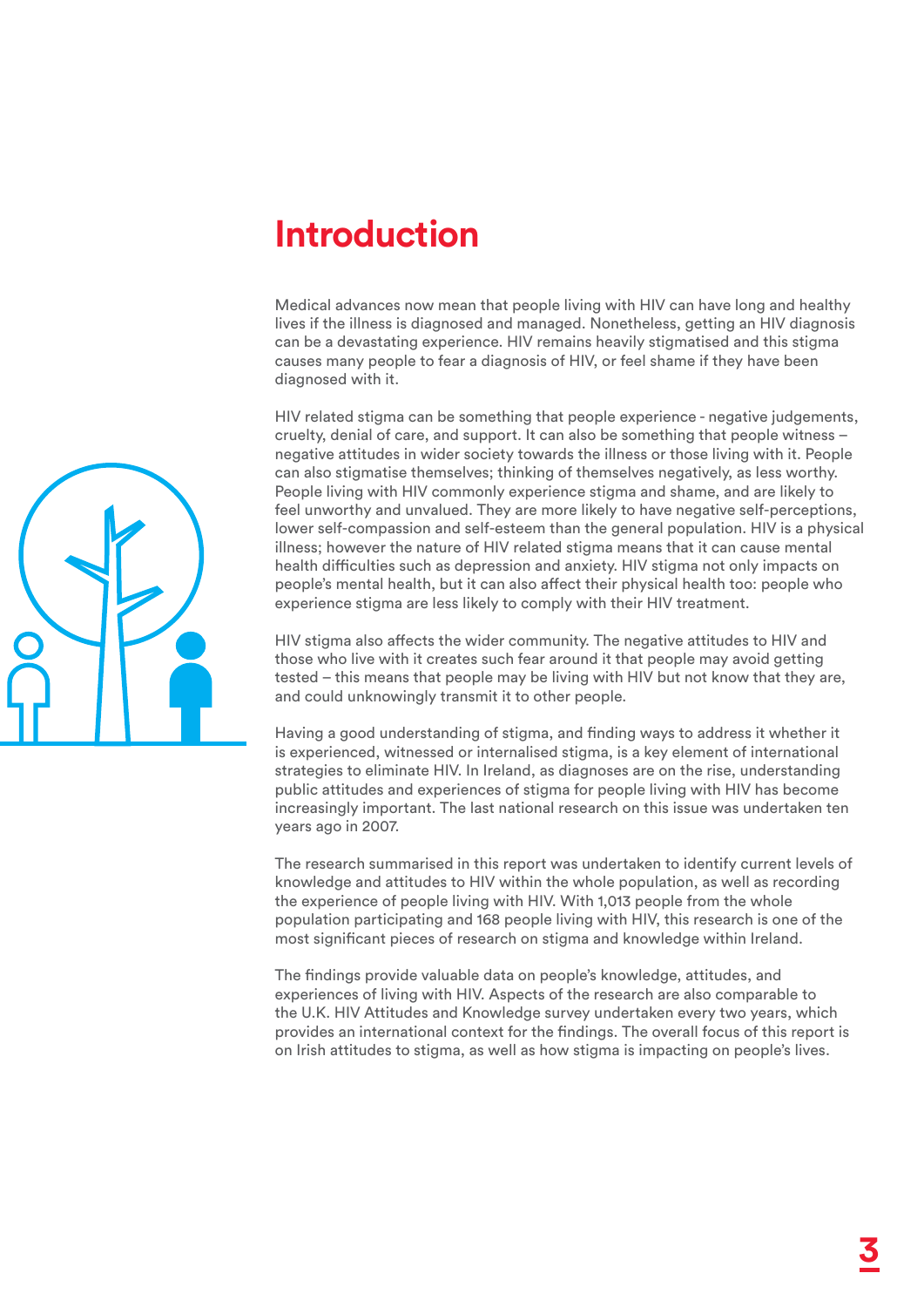### **Methodology**

The study involved the development of two surveys. The first survey aimed to measure knowledge and attitudes within txhe general Irish population. The second survey measured stigma and the experiences of those living with HIV. This study, partly funded by Janssen and Dublin Frontrunners Athletic Club, was approved by the research ethics committee of the Mater Misericordiae University Hospital, Dublin.

The general population survey was developed by Quality Matters, with guidance from a multiagency research steering group and drew substantially on similar research undertaken in the U.K by the National AIDS Trust in their National HIV: Public Knowledge and Attitudes Survey . The survey was disseminated by Empathy Research as part of an omnibus survey amongst members of their proprietary research panel and was representative of gender, age, and location in Ireland. Survey respondents were required to be 18 years of age or older and the survey was completed by 1,013 people sampled randomly from Empathy Research's omnibus list. The sample size produced a margin of error of +/- 3.2%.

The People Living with HIV Stigma Survey was designed by Quality Matters, in conjunction with the research steering group and drew substantially on feedback from focus groups of people living with HIV and a review of relevant international surveys. The survey was disseminated through various social media channels through HIV support agencies and health services . Survey respondents were required to be at least 18 years of age and to have received a diagnosis of HIV infection. The survey was completed by 168 respondents.

For a more detailed analysis on this study please see the full report on www.hivireland.ie

### **Key Themes**

Knowledge in the General Population is Good but there is Room for Improvement

The findings of this report indicate that while knowledge regarding HIV transmission in the general population is good in the majority of areas, there is still room for improvement.

Almost all adults (98%) correctly thought that HIV can be transmitted by sharing needles and syringes. A similar proportion correctly thought that HIV can be transmitted by a man and a woman, or a man and a man, having sex without a condom. These figures compared positively with the U.K. potentially highlighting the good work that has been done in relation to HIV awareness in Ireland. However, myths in relation to HIV transmission remain,

particularly in relation to routes of transmission such as biting, kissing, coughing, sharing a glass, or using a public toilet seat. Arguably, of most significance is that over half of people believe HIV can be transmitted through a blood transfusion, while theoretically possible is not a reality given the safeguards and screening used in Ireland. This assumption may negatively affect their experience of health services.

Other false perceptions persist in the general population; the majority of respondents reported incorrectly or did not know that there is a low risk of HIV transfer through sex if a person is taking effective HIV treatment. There was also significant misinformation or lack of knowledge in relation to the effectiveness of methods to prevent HIV being passed from mother to baby during pregnancy.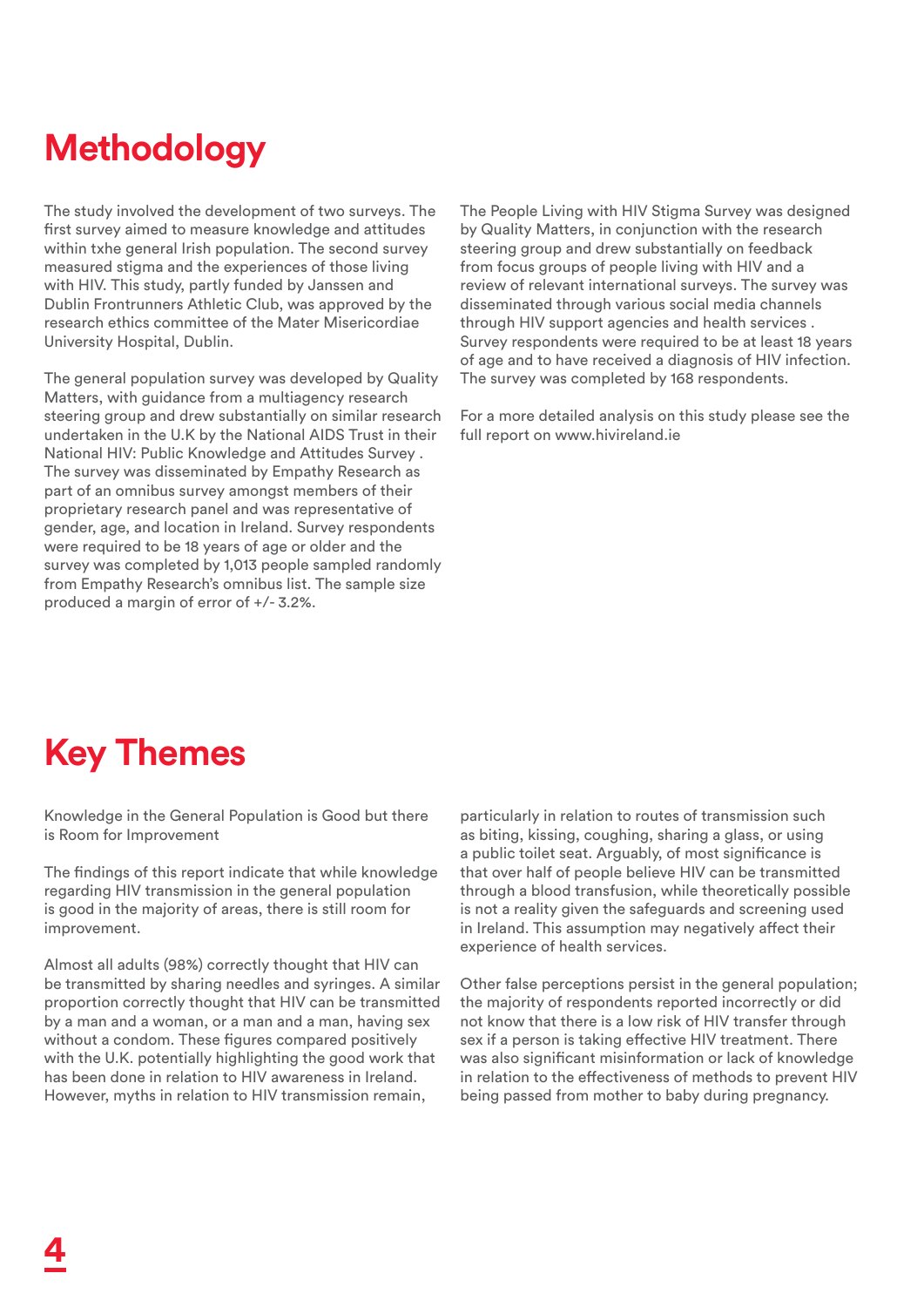

In the general population, knowledge of HIV transmission varies considerably depending upon the mode of transmission being discussed, and the age group people belong to.

More than one in two people incorrectly think that HIV can be passed from person to person through a blood transfusion in Ireland.

Only 19% of respondents reported correctly that the risk of someone who is taking effective HIV treatment passing on HIV through sex is extremely low.

98% of adults correctly thought that HIV can be transmitted by sharing needles and syringes. A similar proportion correctly thought that HIV can be transmitted by a man and a woman, or a man and a man, having sex without a condom.

Common myths about transmission remain to varying degrees across respondents:

transmitted by sharing a public toilet seat

of people believe HIV can be transmitted through a bite of people believe HIV can be transmitted by kissing 10% of people believe HIV can be of people believe HIV can be transmitted through a blood transfusion of people believe HIV can be transmitted by coughing or sneezing 9% of people believe HIV can be A C E B D F **70% 24% 10% 56% 11% 9%**

transmitted by sharing a glass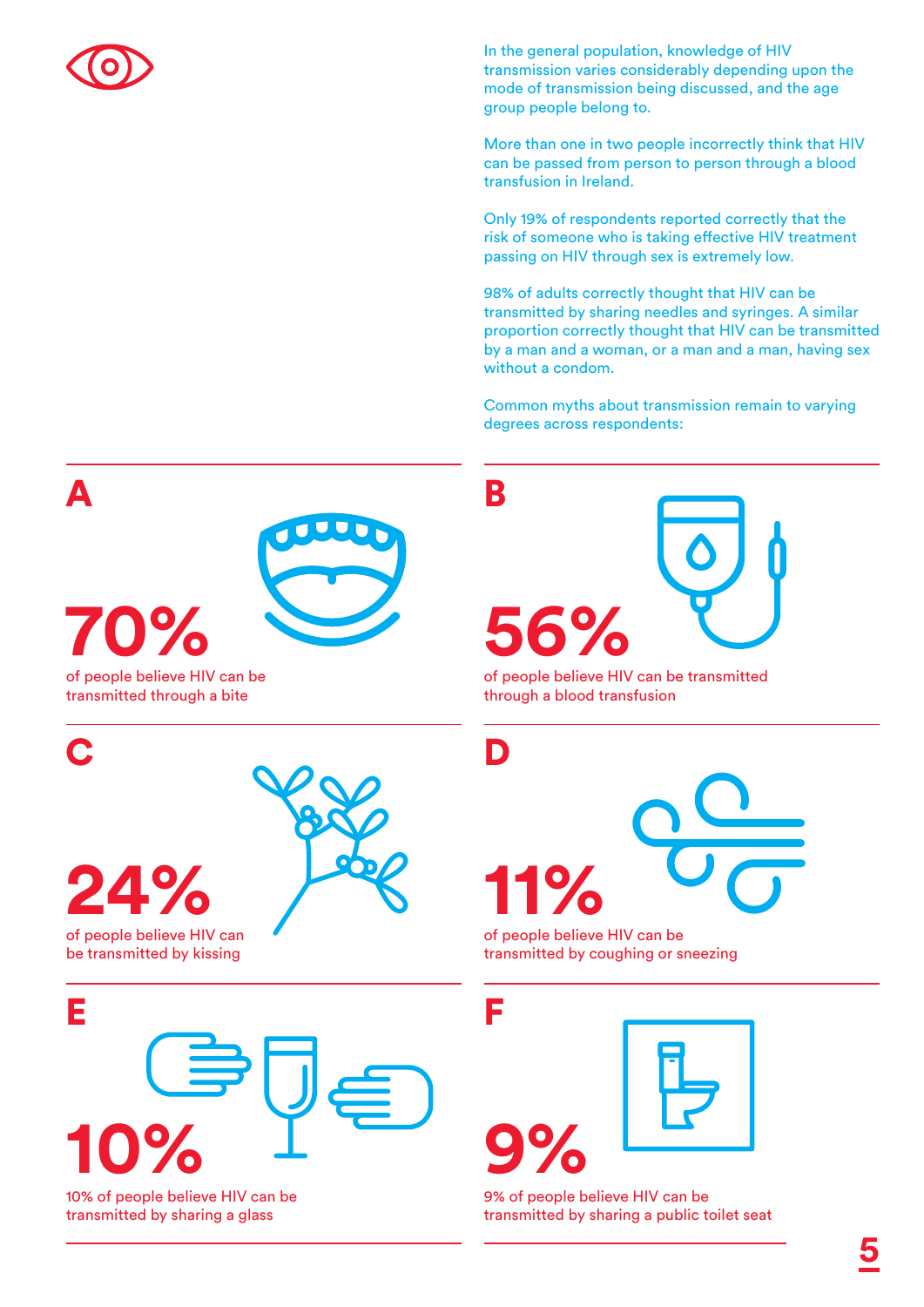#### **Young People Know Less**

Young people had less correct knowledge than older people in relation to most methods of HIV transmission. For instance, 18 to 24-year olds were twice as likely than older people to think HIV can be transmitted by sharing a public toilet seat and almost a third more likely than older people to think HIV can be transmitted by coughing or sneezing. 18 – 24 year olds were also least likely to know that there are effective ways of preventing a pregnant mother with HIV from passing HIV on to her baby during pregnancy and childbirth compared with older people. 56% of young people under 24 didn't know this compared to 40% of people over 24 years old.

This study identified gaps and misconceptions in young people's knowledge in relation to HIV transmission. Addressing this issue, however, had clear support from the whole population. There was almost universal agreement (98%) that 'young people should be taught about HIV transmission during secondary school'.



One in five (20%) 18 – 24-year old's reported that HIV can be passed from person to person through the sharing of a public toilet seat compared to 10% of those over 24

**20% 18 – 24 year olds 10% 24 or older** 

Almost one in five (19%) 18 – 24-year old's reported that HIV can be passed from person to person through coughing or sneezing compared to 13% of those over 24

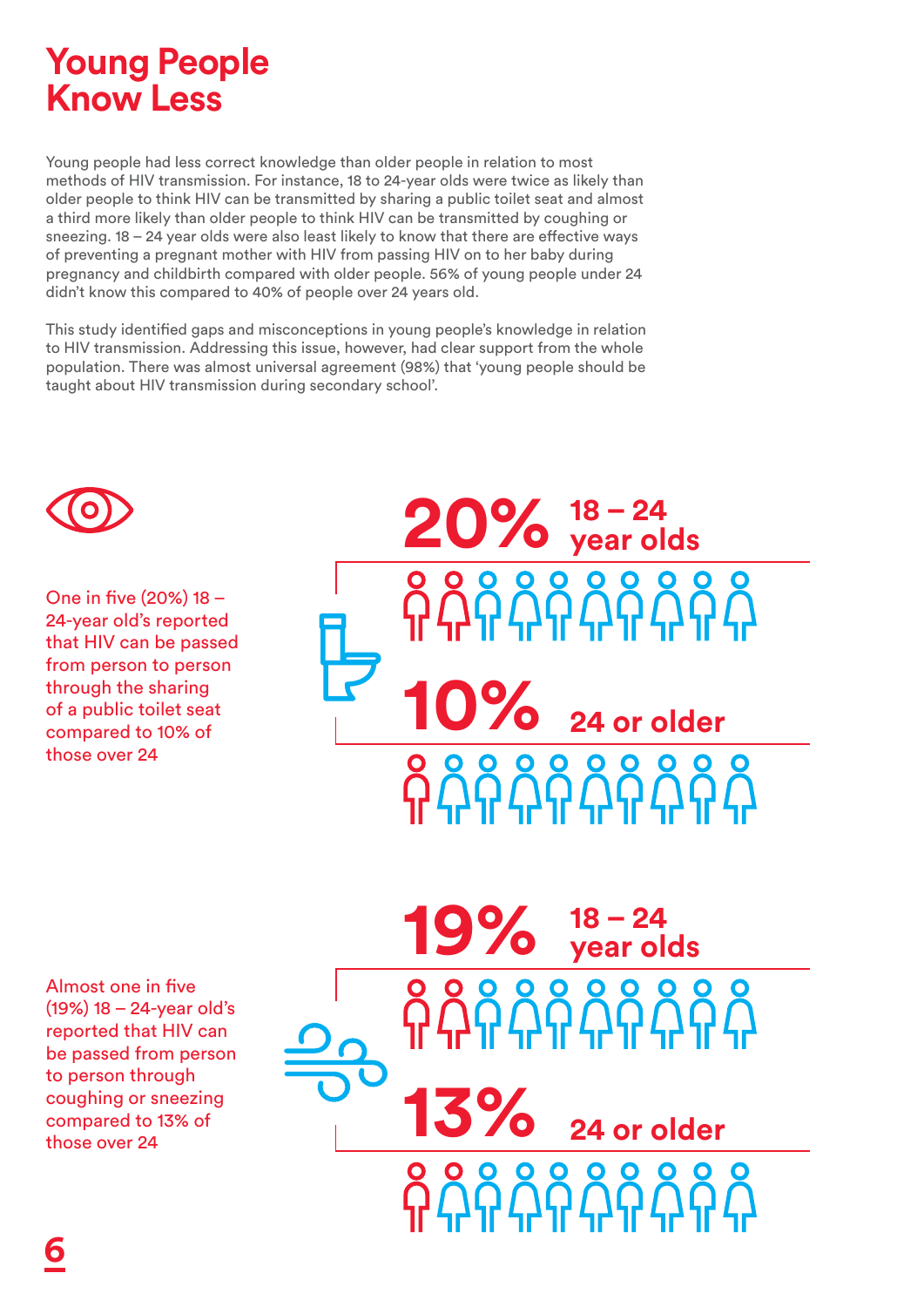#### **There is a Significant Burden Caused by HIV Stigma in Ireland**

Stigma and the fear of stigma affect the way that people living with HIV experience their lives. Many worry about the future and see stigma is a barrier to engaging in relationships, this translates into experiences of intimate relationships. Around two thirds of people feared being rejected in a relationship and around half of this number had actually been rejected. 54% of respondents were single compared to 38% in the general population:

#### **"It can leave you lonely and is very hard to discuss with some people. I blame it for the fact that I'm single and worry about old age - an odd thing for someone my (young) age".**

People living with HIV feared the effects that HIV stigma could have on them if their status was disclosed. They feared being rejected in a personal relationship (61%), being outed as HIV positive by other people (55%), and to a lesser extent, violence (17%). The majority of people living with HIV (61%) had not disclosed their HIV status at some point as they were afraid they would be judged or treated differently if they did. This suggests that even in the absence of discriminatory experiences, many people living with HIV were aware of negative societal attitudes about the HIV virus and those infected with it, and consequently lived with the burden of expecting to be discriminated against. Anticipated stigma is more frequent than experienced stigma, and can have a significant negative impact on an individual's sense of safety and wellbeing. The stress that stigma can cause may explain why in the past year almost one in five people living with HIV have felt suicidal. More than a third also reported as having suffered from low self-esteem, anger, felt guilt or shame and blamed themselves for their HIV status.

**"I am always wary of my status being found out, but the stigma, I believe, is worse… I think I am hardest upon myself. I am most angry at myself at this late stage in life and I hate myself for it. I have attempted to overdose, and I spent a week in hospital, soon after diagnosis".**

> HIV stigma prevents people living with HIV from carrying out everyday actions that the general population take for granted. Stigma affects their ability to travel, to get a mortgage or loan, to get insurance or to get a job. Just under half of those surveyed were affected by at least one of these factors.

**"It prevents me from applying for consultancy work in HIV hostile areas e.g. Middle East. If the authorities discover a person is HIV positive in these countries, it will result in either imprisonment or immediate deportation from the country".**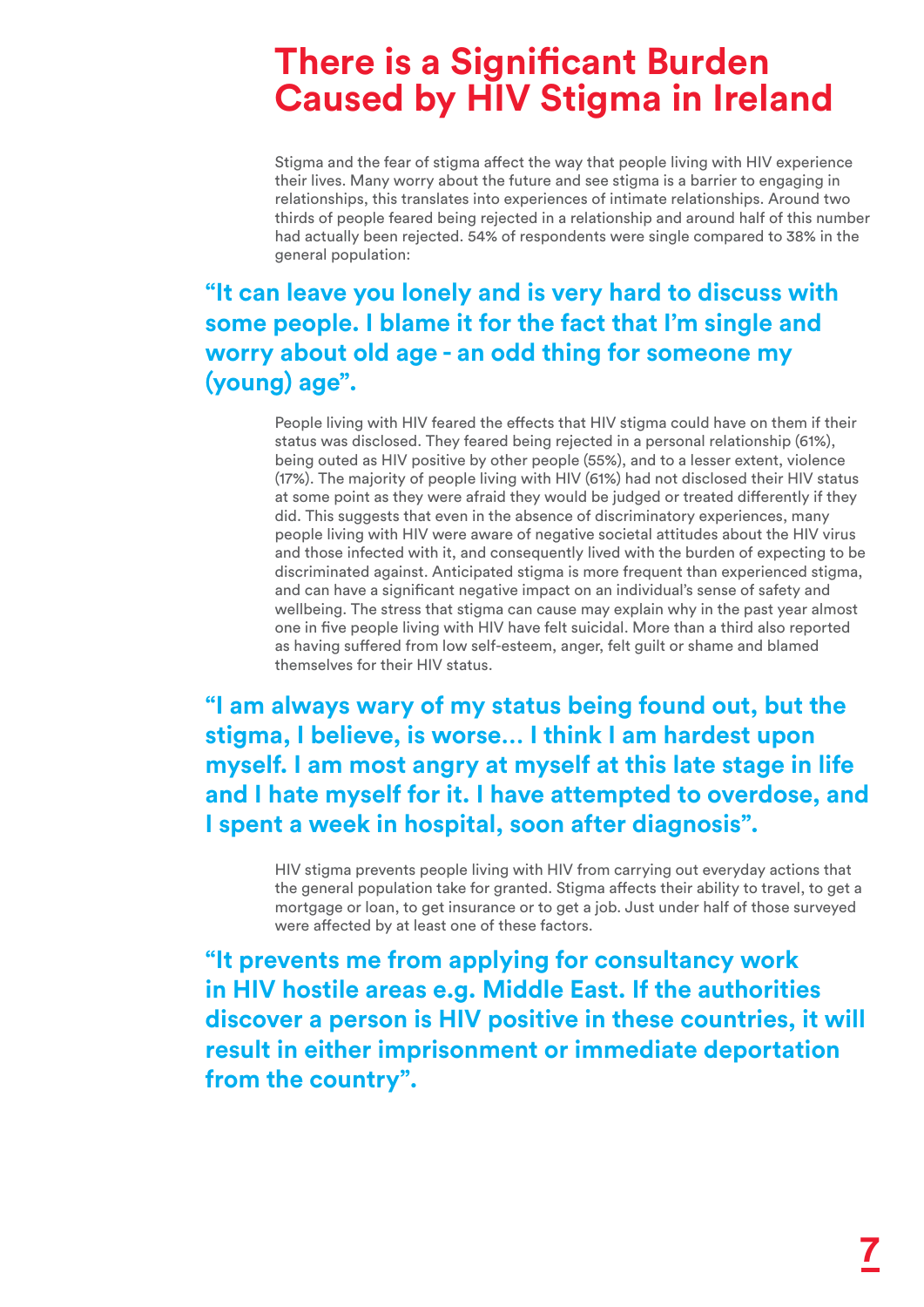#### **Stigma impacts – feelings and experiences of people living with HIV in Ireland**

**1. Disclosure**

**A)** A majority of respondents disclosed their HIV status to one or more individuals i.e.

61%



**B)** However, across those figures, 61% of respondents reported not disclosing their status to one or more people for fear of being judged or treated differently. People were most likely to share their HIV status when they trusted others, wanted to share information about themselves, and wanted to make sure that others are safe.

**2. Shame & Rejection**

D) Respondents agreed it is more stigmatising to contract HIV through having sex (76%), and through injecting drug use (67%). E) 35% of respondents agreed that some people do not want to associate with them because they are living with HIV, and 38% of respondents agreed that some people think they deserve to have HIV. F) 54% of people living with HIV are single. **C)** 88% of people living with HIV agreed that some members of the general population believe living with HIV is shameful. 88% 35% 38% 76% 67% 54%

G) In the previous year, 61% of respondents feared being rejected in a personal relationship as a consequence of their HIV status, and 32% had experienced such rejection.



H) 17% of respondents reported having felt suicidal in the previous year (this compares with a range of 3.7% - 4% in the general population)

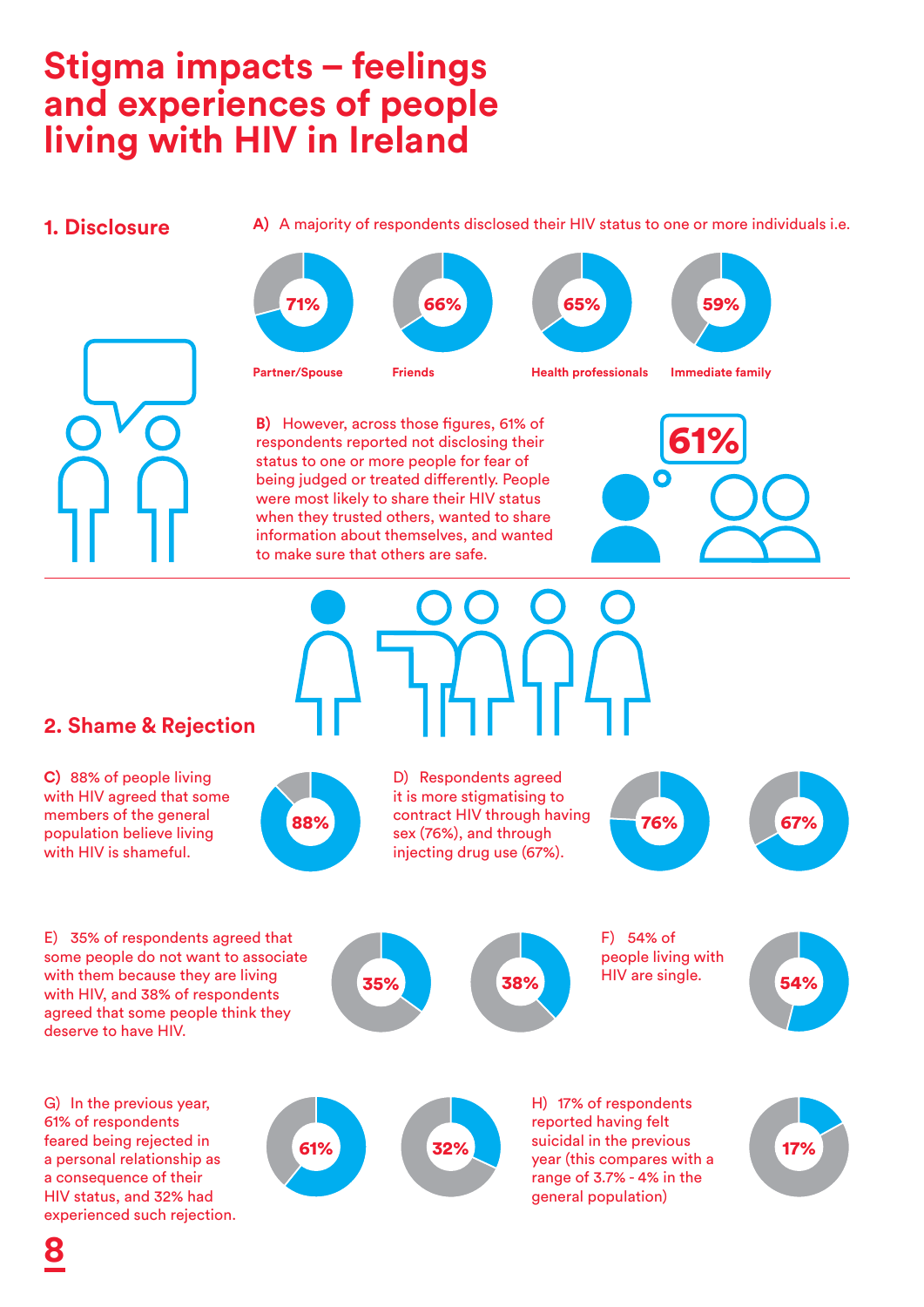

#### **4. Offensive Language**

**J)** 51% of respondents are offended by language that is used on social media sites; use of the terms 'clean' and 'unclean/ dirty' to describe a person's HIV status was noted as being particularly offensive.



**5. Being stigmatised** 



\*!#&

**K)** Respondents are most likely to have felt stigmatised due to their HIV status by...



Health professionals

Friends 15%







Immediate family

20%



Being a migrant worker



Being an injecting drug user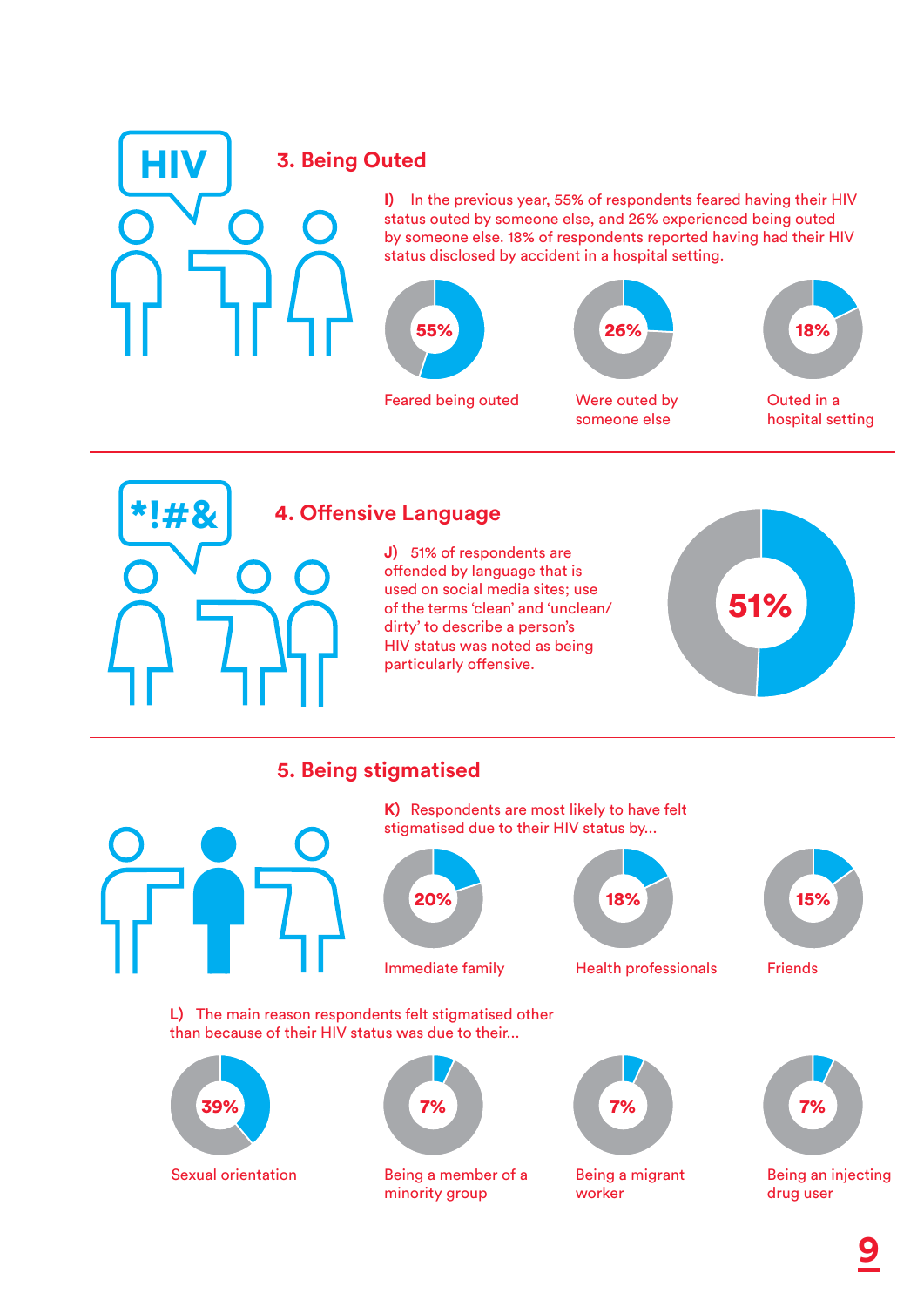#### **Stigmatisation of People Living with HIV within Health Services**

Though many people living with HIV describe positive experiences during their interactions with health services, there is room for improvement in how the health system provides services. Outside of close family and friends, this study found that health professionals were the group that people living with HIV were most likely to have disclosed their HIV status to. With the exception of their close family, people living with HIV also described groups within the health system (health professionals 16%, health services 18%, GP's 14%) as the groups they were most likely to feel stigmatised by.

#### **"Having to disclose HIV status in hospital is difficult as I have felt staff gossiped about me."**

#### **"Clinics and dispensing of medication are not to a satisfactory level. You cannot remain anonymous attending a HIV clinic."**

More than half of people living with HIV were fearful of being outed in any environment and for some people, this fear was realised; a hospital was the most common setting where people living with HIV were accidently outed as being HIV positive, with 18% of people stating this had occurred. An example was provided within the focus group of this experience which involved a staff member in a hospital setting accidentally disclosing the patient's HIV status by discussing a known HIV specific medication while the person's visitors were present.



**18%**

of respondents living with HIV have had their HIV status disclosed accidently in a hospital setting

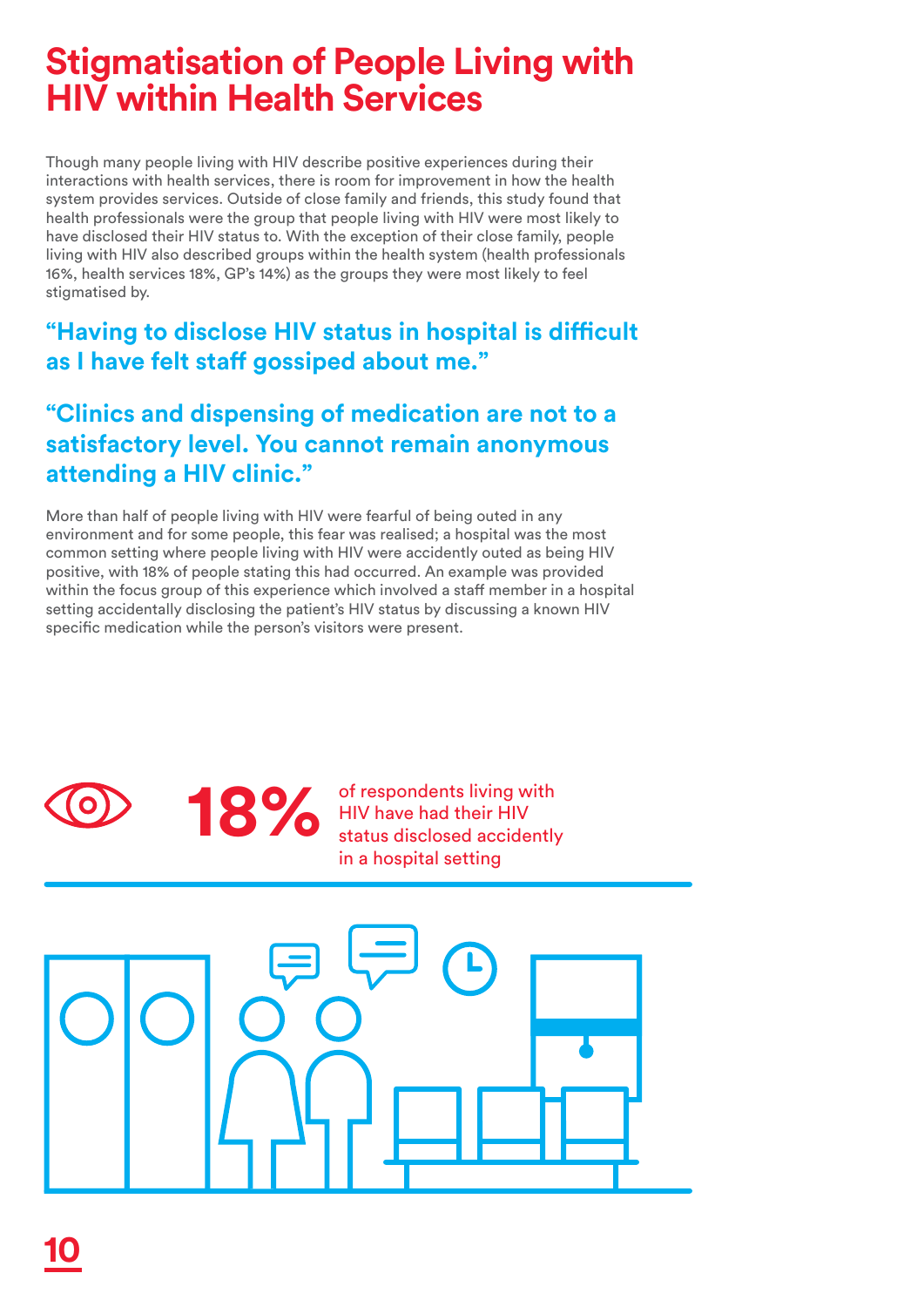#### **An HIV Diagnosis Brings Challenges but also Opportunities**

People living with HIV were asked about their most common feelings in the last year in relation to their HIV status. While acknowledging the challenges that living with HIV poses, people also spoke of opportunities for personal growth experienced since their diagnosis. The most common responses were that they felt more open minded and compassionate of others and that they were grateful for the people who had supported them in dealing with being HIV positive.

Well over half of people living with HIV are comfortable with their HIV status; this comfort is more pronounced the longer people have to get used to their status.

People living with HIV outlined high levels of supports provided to other people with HIV. In the last year just over half of people living with HIV have provided emotional and social supports to someone else living with HIV while 40% have provided information and advice on how to deal with being HIV positive.

**"In general, there is still a lot of ignorance and stigma around HIV, and therefore a lot of shame. That's why I decided to disclose my status almost immediately after my diagnosis. I felt there was nothing to be ashamed of. My goal was to give HIV a face; my face".**



One in two (51%) people living with HIV in the last year have provided emotional and social support to someone else living with HIV

57% of people living with HIV feel more open minded and compassionate as a result of their HIV status

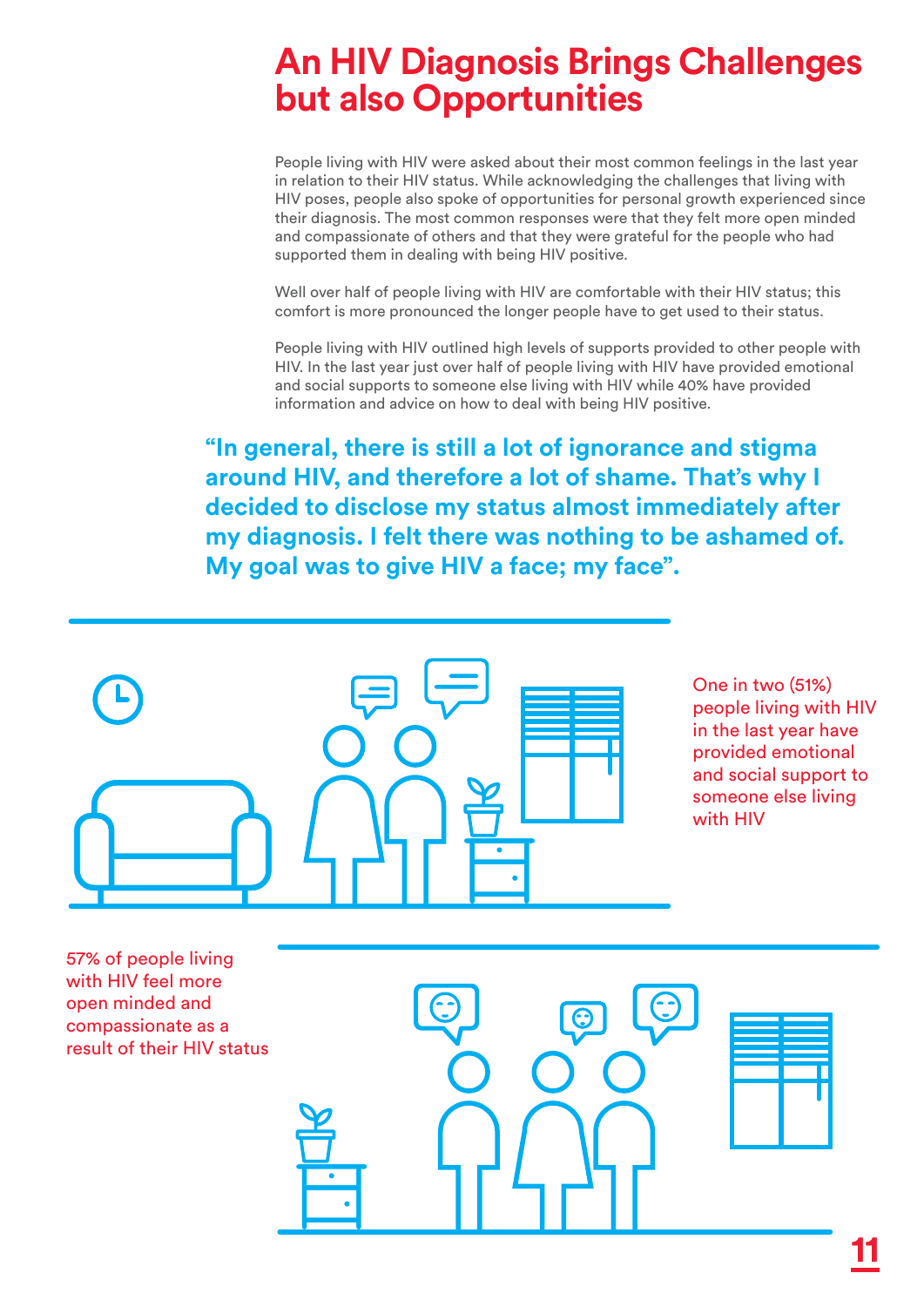# **Conclusion**

Despite knowledge in the general population regarding HIV transmission being relatively good, there is some room for improvement. Young people are more likely to have knowledge gaps and misconceptions about how HIV can be transmitted compared to their older counterparts. Conversely, young people are more likely to be accepting of people living with HIV than older respondents. These figures compared positively with the U.K., potentially highlighting the good work that has been done in relation to HIV awarenessraising in Ireland.

Stigma still persists and affects the everyday lives of people living with HIV. The majority of people living with HIV fear being judged and treated differently if they disclose their HIV status to others. The stress of HIV stigma may to some degree help explain why there is a high level of low selfesteem, and why suicidal thoughts were frequently reported by respondents living with HIV. People living with HIV identified that stigma affects their ability to travel, to get a mortgage or to get a job, actions which the general population take for granted.

People living with HIV also report that there is room for improvement within health services. Health services settings were one of the most likely settings to make people feel stigmatised because of their HIV status, and a hospital setting was the most common setting where people had been accidentally outed as being HIV positive.

Despite the stigma associated with living with HIV; people also saw opportunities to help others in dealing with their HIV status. The majority of people were comfortable with their status, and had provided social and emotional support to other people living with HIV in the past year.

Stigma has the potential to not only diminish the quality of life of the person living with HIV; it also impacts on their treatment outcomes and increases the risk of HIV transmission among the rest of the population. While stigma is most sorely felt by the person immediately impacted upon, society at large is not immune from the negative effects resulting from HIV-related stigma, as stigma can reduce the likelihood of people getting tested. It is hoped that this research will shine a light on this issue, and provide data to support informed education, awareness raising and effective policy development.

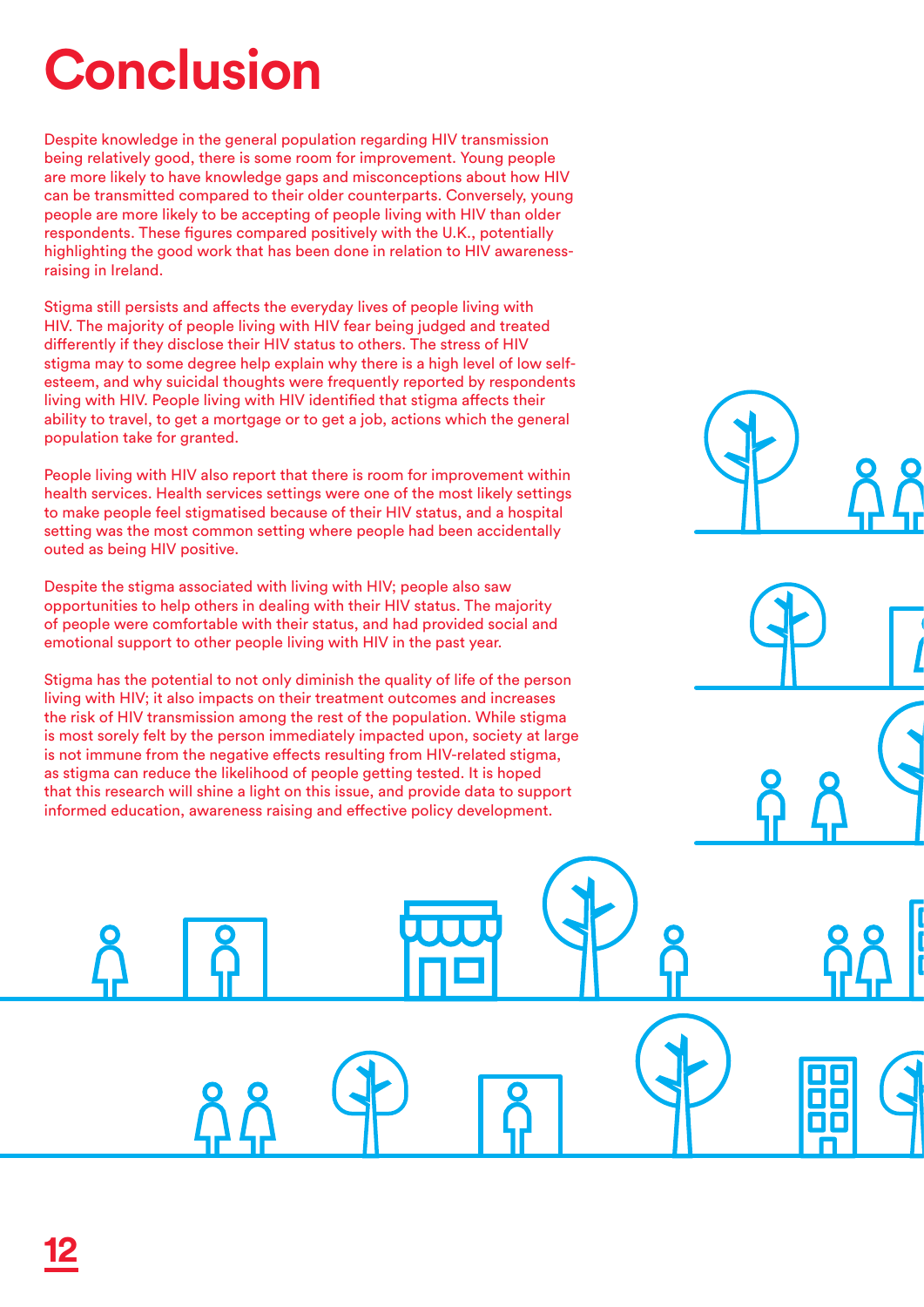